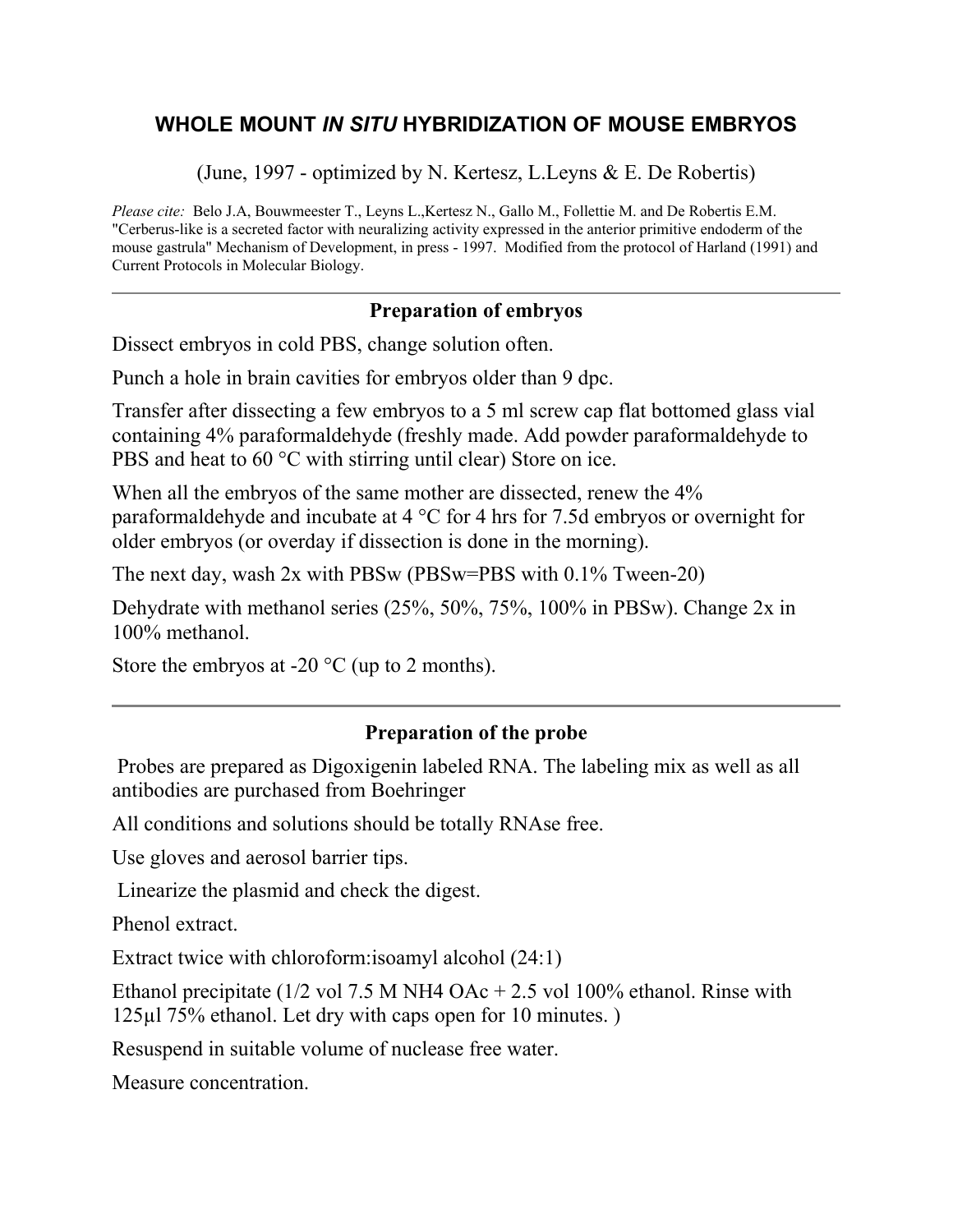Set up transcription reaction

200ng DNA

2 µl 10X transcription buffer (Stratagene)

2 µl labelling mix

1 µl RNAGUARD (Pharmacia)

1 µl RNA polymerase (SP6, T3 or T7)

Add water to 20 µl

Incubate for 2 hours at 37 °C.

Run on 1% agarose gel  $(1.5\mu l \text{ probe} + 5\mu l \text{ of } 1.2X \text{ running buffer})$  for a short time. The RNA should appear as a single band with little degradation product and about 10 times more intense than the DNA band.

Remove unincorporated free nucleotides with Quick-Spin Columns.

Remove the caps (top first not to create air bubble trapped in the column) and spin for 5 min,  $\omega$  4 °C, 1800 rpm in the Sorval swing bucket centrifuge.

Remove the eluate and centrifuge 5 min again.

Put the column in new tubes, add the transcription reaction onto them and spin 15 min.

The volume of the final eluate should be around 30-40µl .

Run a gel (loading 1.5µl in 5µl loading buffer) to quantify the yield and to determine the amount to be used for the *in situ*.

### **General Comments**

Don't let the embryos dry at any stage as the amount of background will increase. It is prefered to leave the embryos in a small volume of the solution and to add the next solution to it.

Treat all solutions with DEPC (add 0.1% DEPC, incubate with agitation overnight and autoclave 40 minutes) (for Tris solution, use DEPC treated water, do not treat the solution).

Filter all solutions (to remove particles that will stick to the embryos).

Rinse the hybridization vials and caps with RNAZap and rinse at least 5 times with DEPC water.

Make all the fixations, rinses, washes until the pre-hybridization step on ice except the proteinaseK treatment.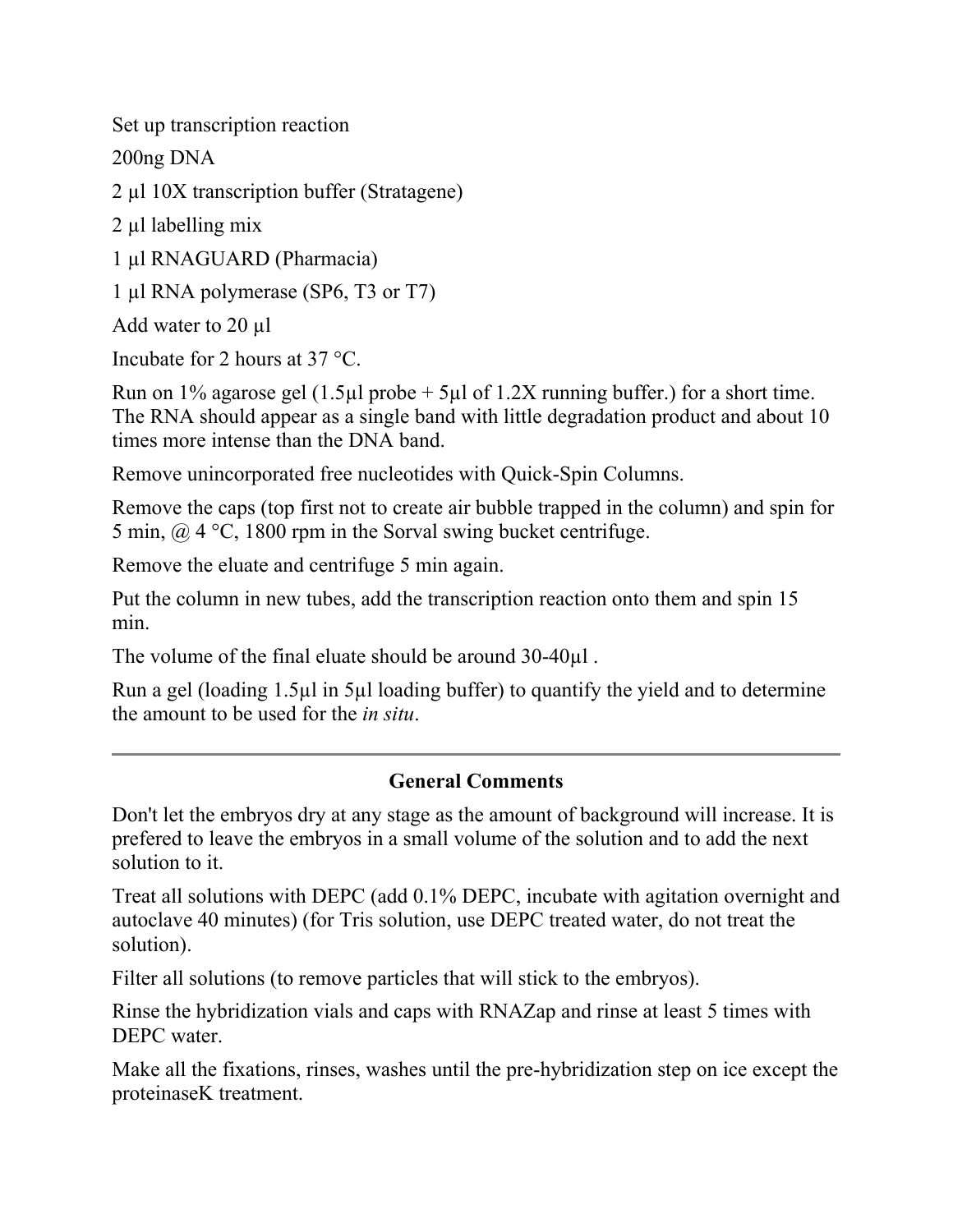Use gloves and aerosol barrier tips for changing the solutions from the fixation step to the end of hybridization.

### **In Situ hybridization**

### **Day 1**

Prepare fresh 4% paraformaldehyde - 0.2% Glutaraldehyde in PBS. About 5 ml will be needed for each sample after proteinaseK treatment.

Prepare hybridization solution. For 50 ml of hybridization solution dissolve;

Hybridization mix recipe (50 ml):

0.5 g Boehringer Block

25 ml formamide

12.5 ml 20X SSC, pH 7

Heat to 65 °C for about 1 hr. Once dissolved add:

6 ml H2O

5ml 10mg/ml torula RNA(heat 2 min at 65 C to clear)

100 µl 50mg/ml heparin

250 µl 20% Tween-20

500 µl 10% CHAPS

500 µl 0.5 M EDTA

Filter the solution. The hybridization solution can be prepared before, aliquoted and stored at -20 °C.

Rehydrate the embryos through 75, 50 and 25% methanol series in PBSw. Incubate each step for 5 min. on ice.

Wash 3 times for 5 min. with PBSw on ice.

Change to 1ml of **4.5** µg/ml Proteinase K in PBSw.

Incubate for **3** min for 6dpc at RT, 5 min for 7.5dpc, 7 min for 8.5 dpc, 9 min for 9.5 dpc, 11 min for 10.5 dpc, 13 min for 11.5 dpc.

Staining for highly expressed gene requires less digestion, but for low expression genes longer digestion may help to get stronger staining. Make sure to thaw the proteinase K stock completely and vortex to dissolve precipitate at the bottom of the tube.

Use aliquots of the proteinase K stock 10mg/ml, do not thaw-freeze repeatedly. (Incubation times have to be optimized for each stock.)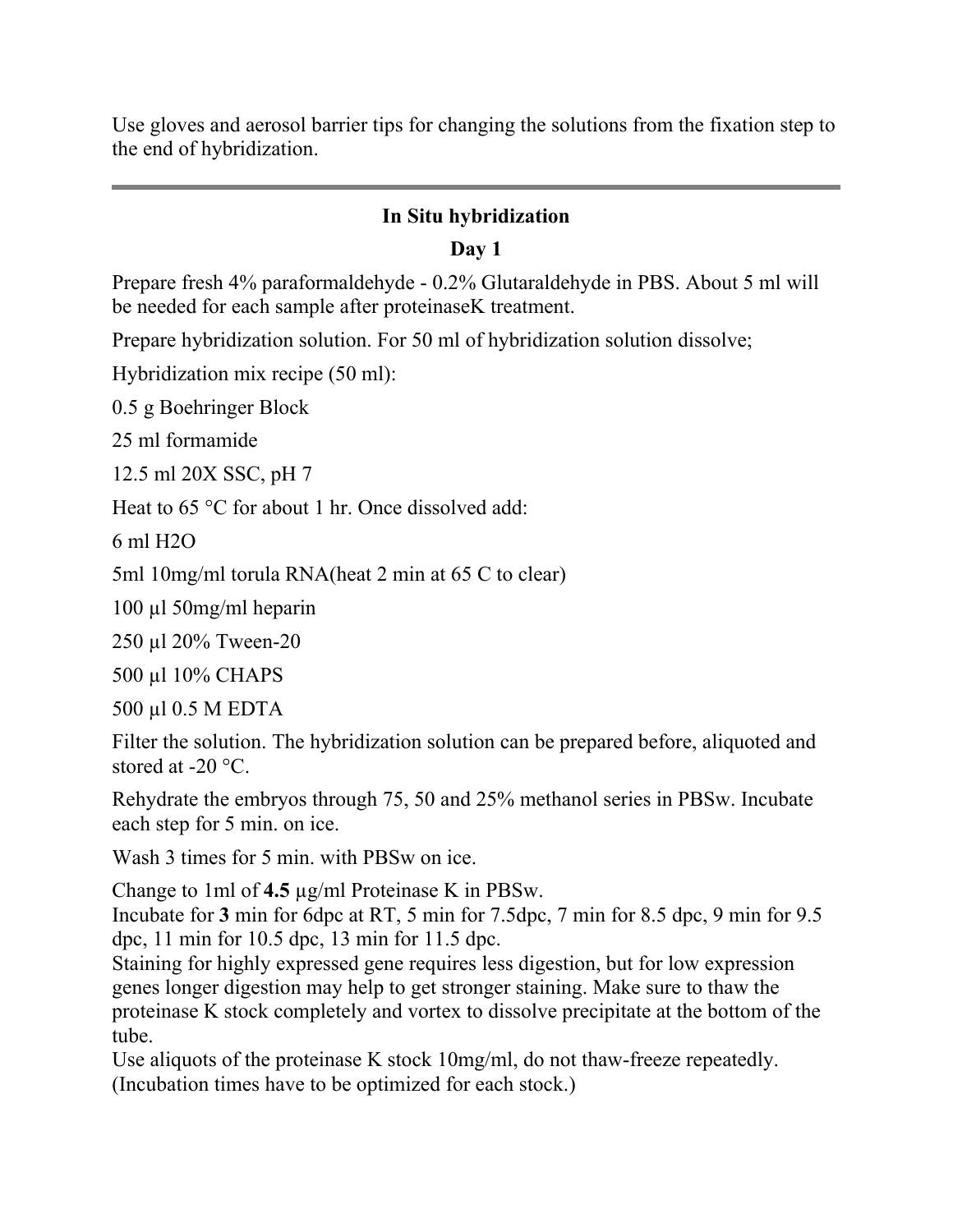### **Stop digestion by washing in freshly prepared 2mg/ml glycine in PBSW**

Rinse in PBSw.

Wash 2 times with PBSw for 5 min .

Refix in 5 ml of 4% paraformaldehyde-0.2% glutaraldehyde in PBSw for 15 min. Rinse in PBSw.

Wash **3** times with PBSw for 5 min. each.

Wash in 1 ml of 50% PBSw:50% hybridization solution, followed by 100% hybridization solution for about 3 min. each standing.

Replace 900 µl of fresh hybridization mix in each glass vial.

## **Prehybridize samples for 3 hrs at 65 °C.**

Heat 200 ng of the RNA probe in 100  $\mu$ l of hybridization mix to 95 °C for 5 min.

Add the probe/hybridization mix to the embryos. The final probe concentration should be about **200ng/ml.**

### **Hybridize overnight at 70 °C in a water bath.**

### **In Situ hybridization**

## **DAY 2**

Remove hybridization solution and add 800µl of prehybridization solution. Wash for 5 minutes at 70 °C.

Add 400µl of 2X SSC, ph 4.5 (without removing prehybridization solution.) C. Repeat the addition of the 2XSSC wash twice more.

Remove the mix and wash twice, 30 min each time, in 2XSSC pH7/0.1% CHAPS  $70^{\circ}$ C.

Wash twice, 10 min each, in Maleic Acid Buffer ( MAB; 100 mM maleic acid, 150 mM NaCl; pH 7.5) at room temperature. Wash twice, 30 min each time, in MAB at  $70^{\circ}$ C.

Wash twice 10 min each in PBS at room temperature.

Wash 5 min in PBSw at room temperature.

Incubate the embryos in 1 ml antibody buffer for at least 2 hours at 4  $\rm{°C}$  with rocking.

BMblock-mouse antibody buffer 2.5ml needed for each sample:

10% Goat serum (heat inactivated 30 min at 56  $^{\circ}$ C)

1% boehringer blocking reagent in PBSw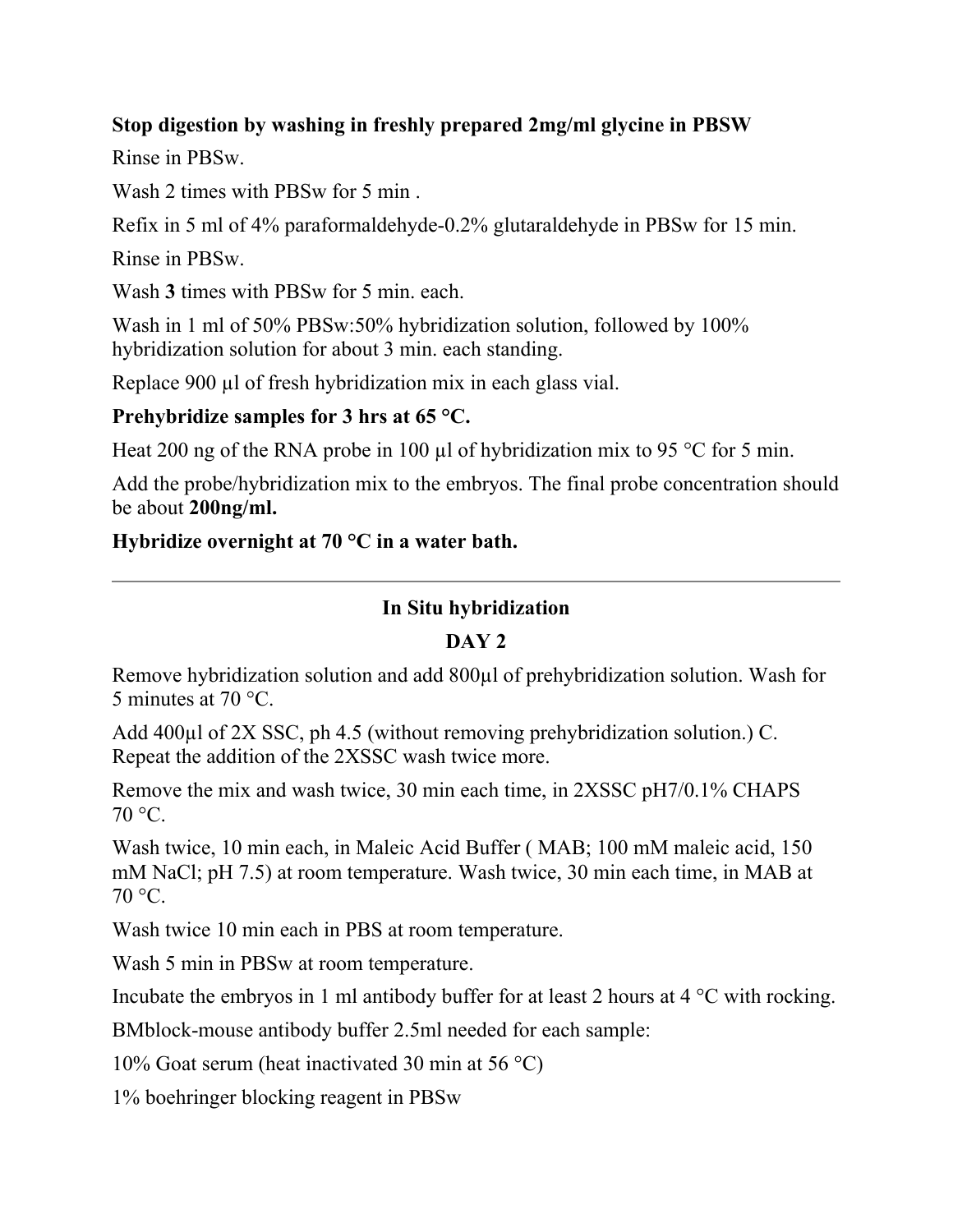Heat the mixture at 65 °C until total dissolution, filter through 4.5 micron filters (several may be needed), then cool on ice.

During the blocking step, preabsorbe the antibodies. The dilution for the Alkaline phosphatase conjugate (AP) is  $1/10000$  from a stock of 150 units/200 µl (Boehringer). Dilute the antibody in 1.5 ml of antibody buffer and incubate rocking for at least 2 hours at 4 °C. Use this solution to replace the blocking solution.

Replace buffer with diluted antibody and incubate overnight at 4 °C rocking.

### **In Situ hybridization**

## **DAY 3**

Fast wash embryos with 0.1% BSA in PBSw.

Do another 5 washes with 5 mls  $0.1\%$ BSA in PBSw (fill to the top to minimize air bubble) rotating for 45 min. each.

Wash twice, 30 min. each in PBSw.

Take out staining solutions to warm in RT.

Wash the embryos in AP1 buffer (100 mM Tris 9.5; 100 mM NaCl; 50 mM MgCl2) rocking for 10 min, two times each, at RT.

Replace with 1 ml BM purple and rock slowly in the dark. BM purple staining takes a few hours to several days, if necessary leave at 4 °C overnight or until background appears.

Stop staining reaction by washing in at least three changes of PBS.

After staining, dehydrate through methanol series (25%, 50%, 75%, 2x 100%) and store in methanol at -20 °C.

Take pictures after placing back in methanol. BM purple becomes more blue and intense in methanol.

## **Anderson Lab In Situ Hybridization Protocols March 1995**

These protocols describe non-radioactive methods for *in situ* hybridization on frozen sections, whole mount embryos and on cultured cells. They have been freely adapted and modified to greater or lesser extents from the protocols of Richard Harland, David Wilkinson, Domingos Henrique, Andy McMahon, Tony Campagnioni, and others. We wish to thank Eric Mercer, Lukas Sommer, Lisa Banner, Joe Verdi, Susan Birren and especially Li-Ching Lo for their efforts in designing and troubleshooting the protocols. The protocol for *in situs* on cultured cells is still being optimised, but the current version is the best we have working so far. Any queries, comments or suggestions should be directed to Andy Groves at grovesa@starbase1.caltech.edu Good Luck!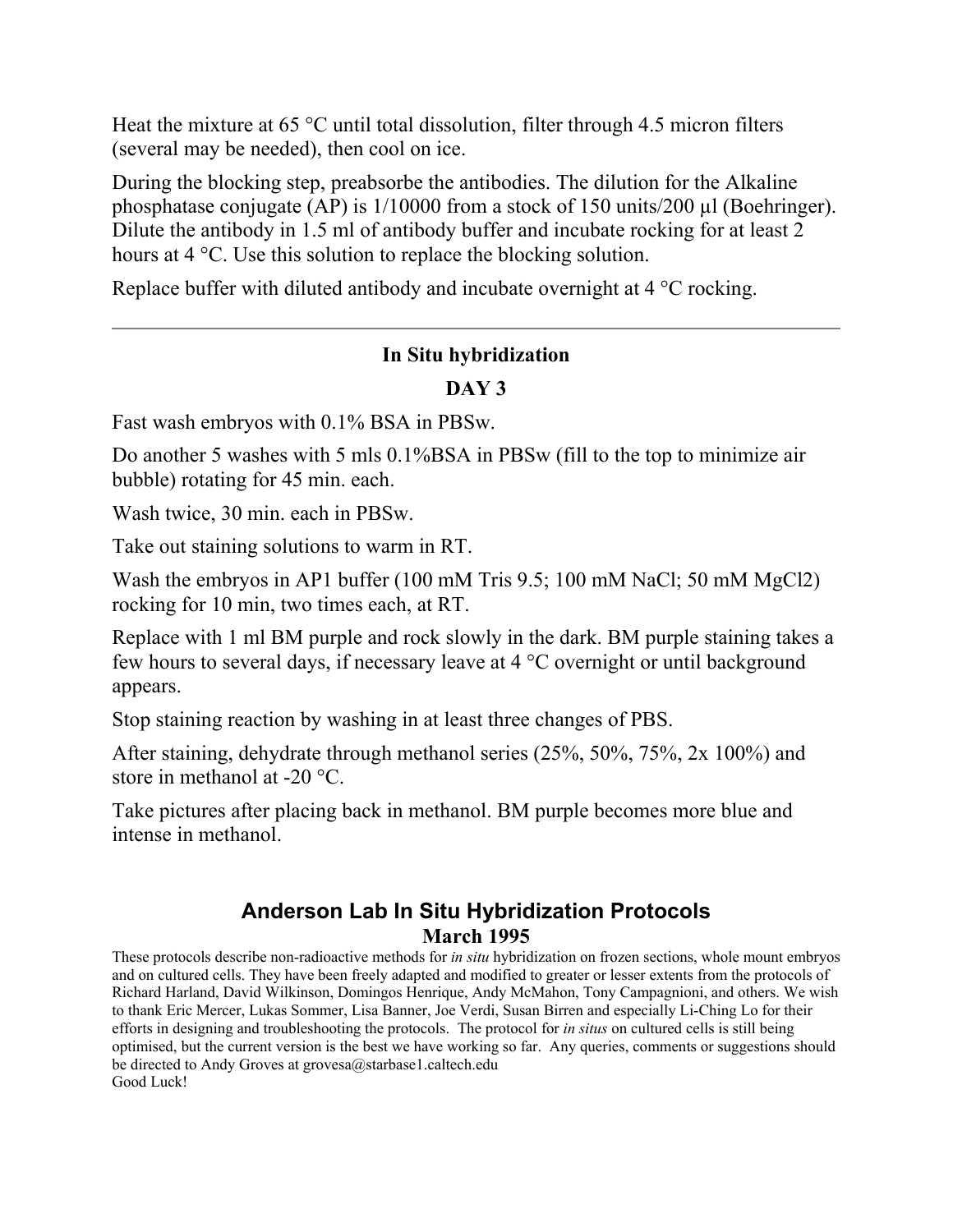Andy Groves c/o David Anderson Lab Division of Biology, 216-76 California Institute of Technology Pasadena CA 91125

### **I: In Situ Hybridization of Frozen Sections**

Sections are collected on RNAse - free slides coated with TESTA, dried in air for two hours and then stored at -20deg.C. It is sometimes necessary to wash the slides in DEPC-PBS and three changes of DEPC-water before storing at -20deg.C. This depends on both the probe and embedding material used. Details of how to prepare RNAse - free slides are in the Appendix.

#### **A: Pre-Treatment of Sections**

Warm slides to room temperature and dry at 50deg.C for 15 minutes.

Fix in 4% paraformaldehyde in DEPC-PBS at room temperature for 20 minutes.

Wash twice in DEPC-PBS at room temperature for 5 minutes.

Treat slides with 50ug/ml Proteinase K in PK buffer at room temperature for between 8-15 minutes depending on the age of the embryo.

Wash once in DEPC-PBS at room temperature for five minutes. Fix in  $4\%$ paraformaldehyde in DEPC-PBS for 15 minutes. Rinse once in DEPC-water.

Place slides in an RNAse-free glass trough with a stir bar. Add 250ml 0.1M RNAsefree triethanolamine-HCl pH 8.0. Add 0.625ml acetic anhydride **(CARE!)** with constant stirring. Turn off stirrer when the acetic anhydride is dispersed and leave for a further 10 minutes.

Wash slides in DEPC-PBS at room temperature for five minutes.

Prehybridise for 3-4 hours at 60deg.C. Replace with 1-2ug/ml of probe and continue incubation for a further 12-16 hours.

**N.B.**We have found that the most effective way to carry out the hybridisation is in slide mailers. It is a good idea to thoroughly seal the lids of the slide mailers with parafilm to prevent evaporation of probe.

#### **B: Washing Steps**

**N.B.** After hybridization, it is not necessary to use RNAse-free buffers.

Place slides in a trough with a stir bar. Wash in 1xSSC at 60deg.C for 10 minutes.

Wash in 1.5xSSC at 60deg.C for 10 minutes. Cool slides to 37deg.C.

Wash twice in 2xSSC at 37deg.C for twenty minutes each.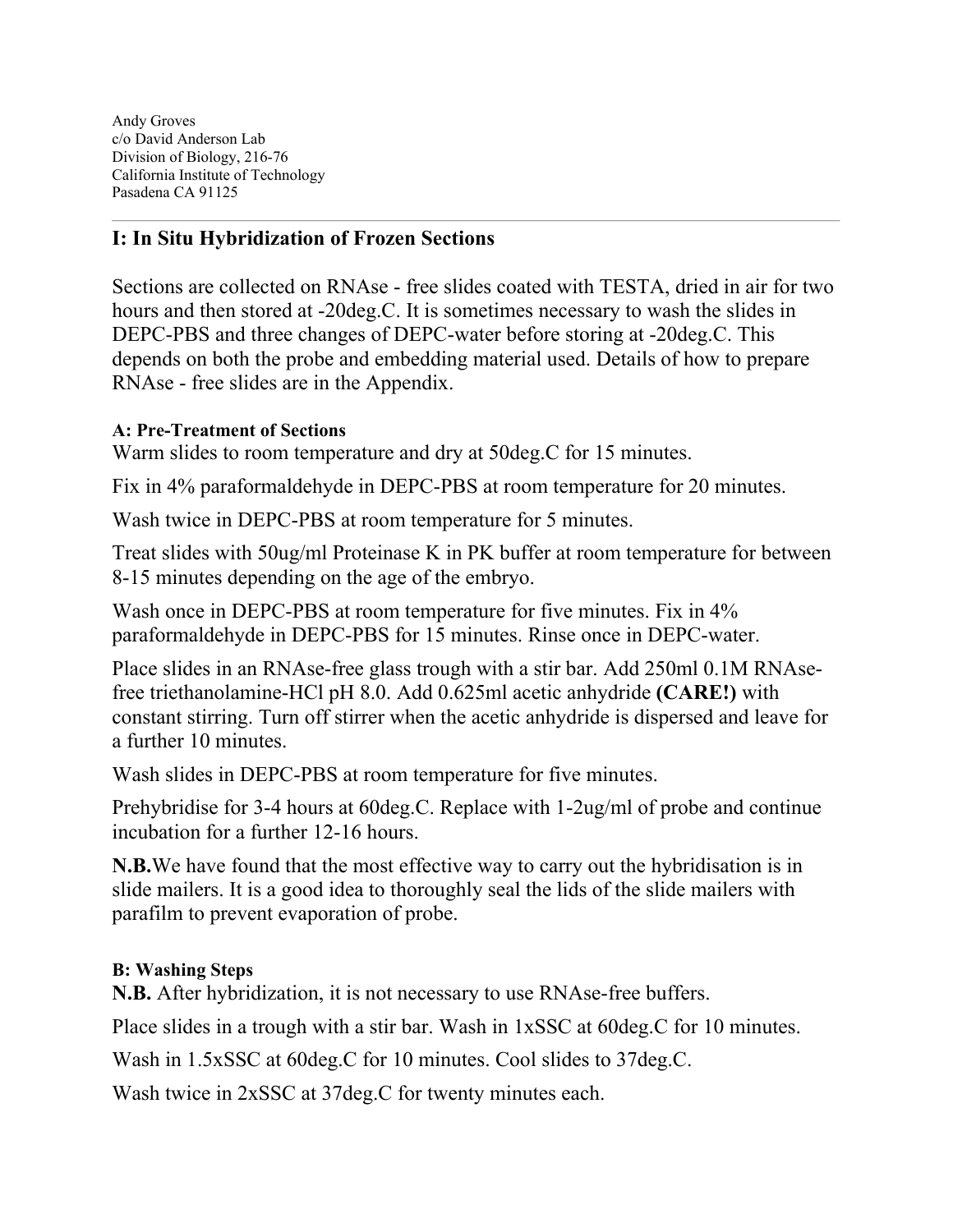Treat with 0.2ug/ml RNAse A in 2xSSC at 37deg.C for 30 minutes.

Wash in 2xSSC at room temperature for 10 minutes.

Wash twice in 0.2xSSC at 60deg.C for 30 minutes each.

Wash twice in PTw at 60deg.C for 10 minutes each.

Wash in PTw for 10 minutes at room temperature, followed by PBT for 15 minutes at room temperature.

Incubate slides in 20% heat-inactivated sheep serum in PBT for between one and five hours at room temperature. For some probes, the longer incubation seems to cut down on background.

#### **C: Antibody Visualisation of Digoxygenin**

Incubate slides with pre-absorbed anti-digoxygenin antibody (coupled to alkaline phosphatase) diluted to a final concentration of 1:2000 in 20% sheep serum in PBT at 4deg.C overnight.

Wash three times in PBT at room temperature for 30 minutes each.

Wash twice in Alkaline Phosphatase buffer (first wash without levamisole, second wash with) at room temperature for 5 minutes each.

For every ml of Alkaline Phosphatase buffer, add 4.5ul of NBT and 3.5ul of BCIP, and develop in the dark for between 2-20 hours, depending on the abundance of the RNA. Wash slides with PBS. Since the alkaline phosphatase enzyme is very stable, it is possible to wash out the NBT/BCIP, replace with alkaline phosphatase buffer , and to continue the reaction at a later time.

Fix slides in MEMFA for at least 15 minutes at room temperature. Mount slides.

### **II: Whole Mount In Situ Hybridization.**

Embryos should be dissected free of any extra-embryonic membranes, fixed in 4% paraformaldehyde in DEPC-PBS for 2 hours at room temperature (or 4deg.C overnight), washed in DEPC-PBS, and then stored in 100% methanol at -20deg.C until required. It may be necessary to partially dissect the embryos (especially the hindbrain region) or puncture them with a fine needle to allow free exchange of reagents.

In general, we do the washes and incubations in 15 ml tubes containing about 5-6 ml liquid. The tubes are rocked gently on a rotating platform to allow thorough exchange of solutions.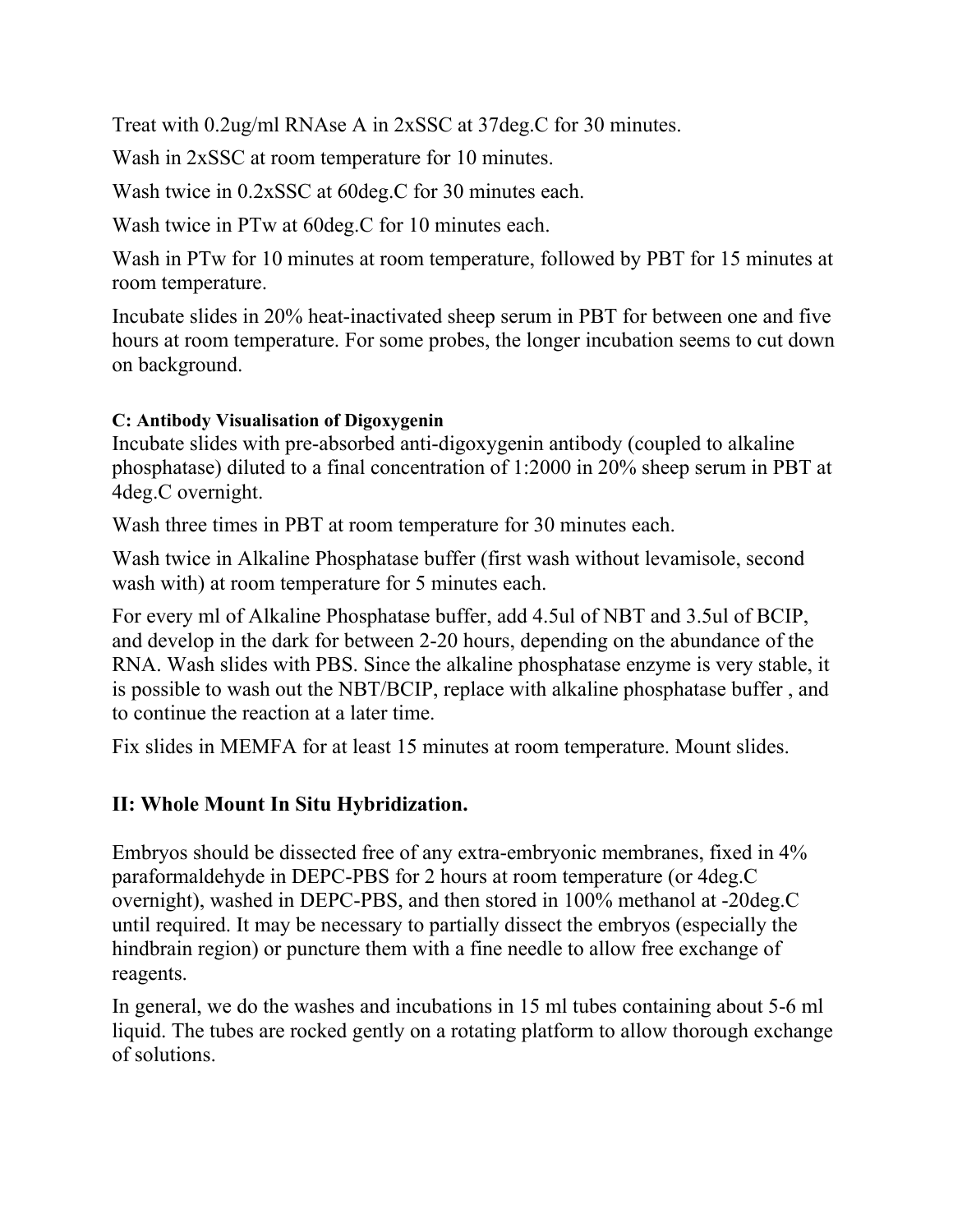#### **A: Pre-Treatment of Embryos**

Rehydrate the embryos in: 75% MeOH : 25% PTw 5 minutes at room temperature 50% MeOH : 50% PTw 25% MeOH : 75% PTw 100% PTw

Wash twice in PTw for 5 minutes each.

Treat embryos with 10ug/ml proteinase K in PTw for 15-60 minutes. This is a critical step, as over-digestion will destroy the embryos, and under-digestion will give a poor signal. Exact times should be determined for each embryo species and age. Treat the embryos very gently after this step until they are re-fixed.

Rinse once gently in PTw. Re-fix embryos in  $4\%$  paraformaldehyde  $+0.1\%$ glutaraldehyde for 20 minutes at room temperature.

Wash twice in PTw for five minutes each at room temperature.

Transfer embryos to a 2ml Eppendorf tube. Remove as much liquid as possible, taking care to avoid damaging the embryos. It's better to remove too little than too much. Replace with 1 ml hybridisation mix. Remove this mixture and replace with fresh hybridisation mix.

Pre-hybridise the embryos at 70 deg.C for between 1 and 3 hours. Add probe to a final concentration of about 1ug/ml, and hybridise overnight at 70deg.C.>

(N.B. The subsequent washes with hybridisation mix can be quite costly. The Appendix contains an alternative hyb recipe that uses much less tRNA and works fine for whole mounts. I've tried it a couple of times on sections and it seems to work OK too, but proceed with caution.)

#### **B: Washing Steps**

Rinse twice with pre-warmed (70deg.C) hybridisation mix.

Wash twice with pre-warmed hybridisation mix for 30 minutes each at 70deg.C.

Wash with a 1:1 mixture of hybridisation mix and TTBS (pre-warmed) at 70deg.C for 20 minutes.

Rinse three times with TTBS. Wash twice with TTBS for 30 minutes each at room temperature.

Block embryos with PBT containing 10% sheep serum for three hours at room temperature.

#### **C: Antibody Visualization of Digoxygenin**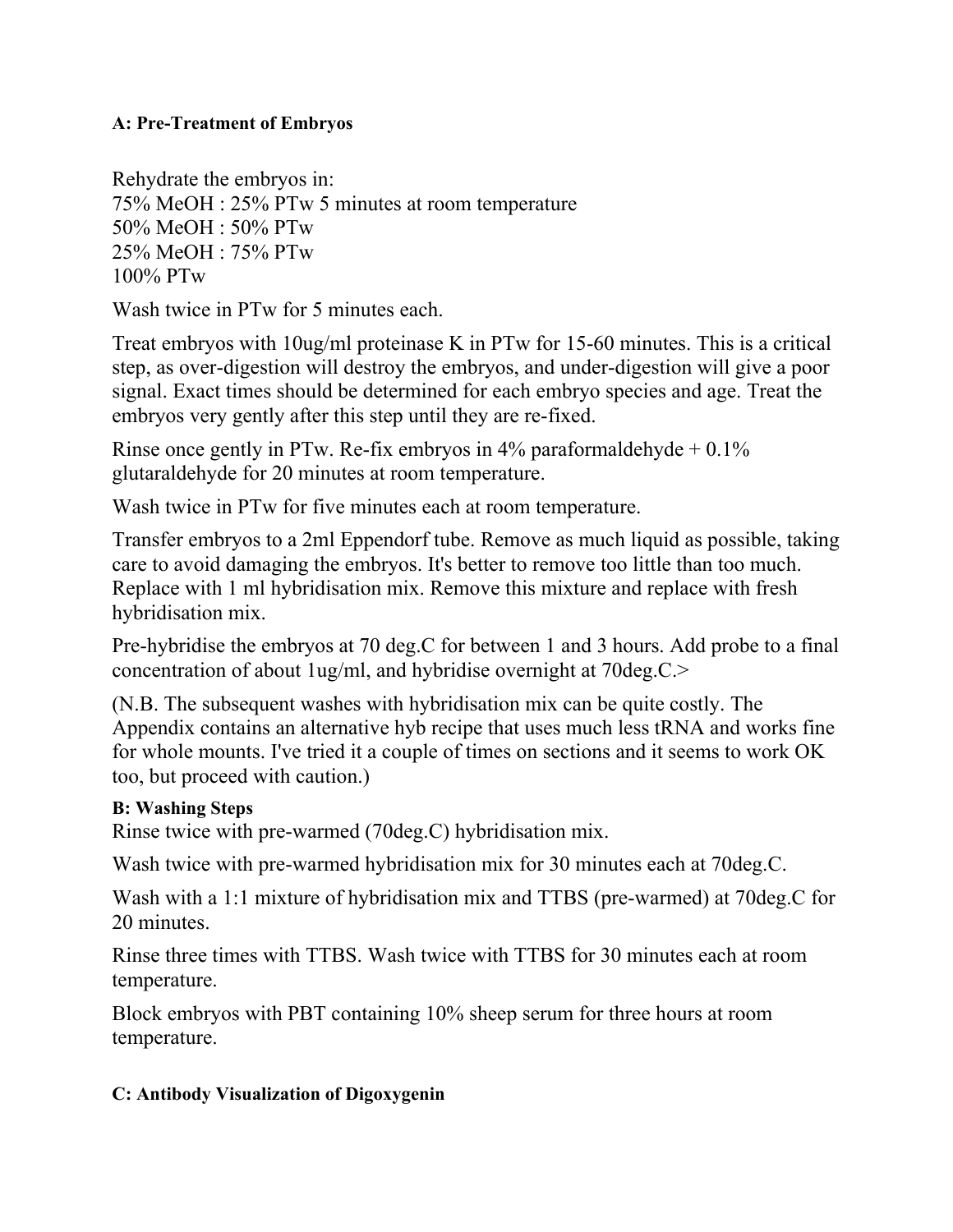Incubate with pre-absorbed anti-digoxygenin antibody diluted to a final concentration of 1:2000 at 4deg.C overnight.

Rinse three times with TBST.

Wash three times with TBST for one hour each. If the embryos are large, a further wash overnight at 4deg.C will help cut down background.

Wash twice with Alkaline Phosphatase buffer for one hour each.

For every ml of Alkaline Phosphatase buffer, add 4.5ul of NBT and 3.5ul of BCIP, and develop in the dark for between 2-20 hours, depending on the abundance of the RNA. The product should usually be visible in an hour or two.

When the reaction has proceeded to your satisfaction, it is imperative to quickly stop the reaction to prevent excess background. Wash twice in alkaline phosphatase buffer for five minutes each, and then wash at least three times in PTw **buffered to pH 5.5** for 1 hour each in the dark, and then fix in MEMFA for an hour. After this, the embryos can be cleared in glycerol.

## **III: In Situ Hybridization on Cultured Cells**

This is basically a modification of the whole-mount protocol, taking into account the requirement for less rigorous washing. It evolved for use on cells cultured in 35mm dishes, but can be adapted to coverslips. In general, the signal tends to be come up much more slowly than in either sections or whole mounts.

### **A: Pre-Treatment of Cells**

Fix in 4% paraformaldehyde in DEPC-PBS at room temperature for 10 minutes.

Wash three times in DEPC-PBS at room temperature for 5 minutes.

To 25ml 0.1M triethanolamine, pH8.0, add 62.5ul acetic anhydride and quickly mix until thoroughly dispersed. Incubate cultures in this mixture for 10 minutes at room temperature.

Wash cultures in 1xSSC for five minutes at room temperature.

Permeabilise cultures with 0.2M HCl in DEPC-water for 10 minutes, and wash twice in DEPC-PBS for 5 minutes each.

Pre-hybridize for 6 hours at room temperature. Remove pre-hyb and add probe at a final concentration of between 1 and 2ug/ml. Hybridise overnight at 60deg.C.

**N.B.** To prevent evaporation, incubate in a tight-sealing tupperware box containing towels soaked in 50% formamide and 5xSSC.

## **B: Washing Steps**

Rinse cultures in 0.2 x SSC and then wash in 0.2 x SSC at 60deg.C for 1 hour.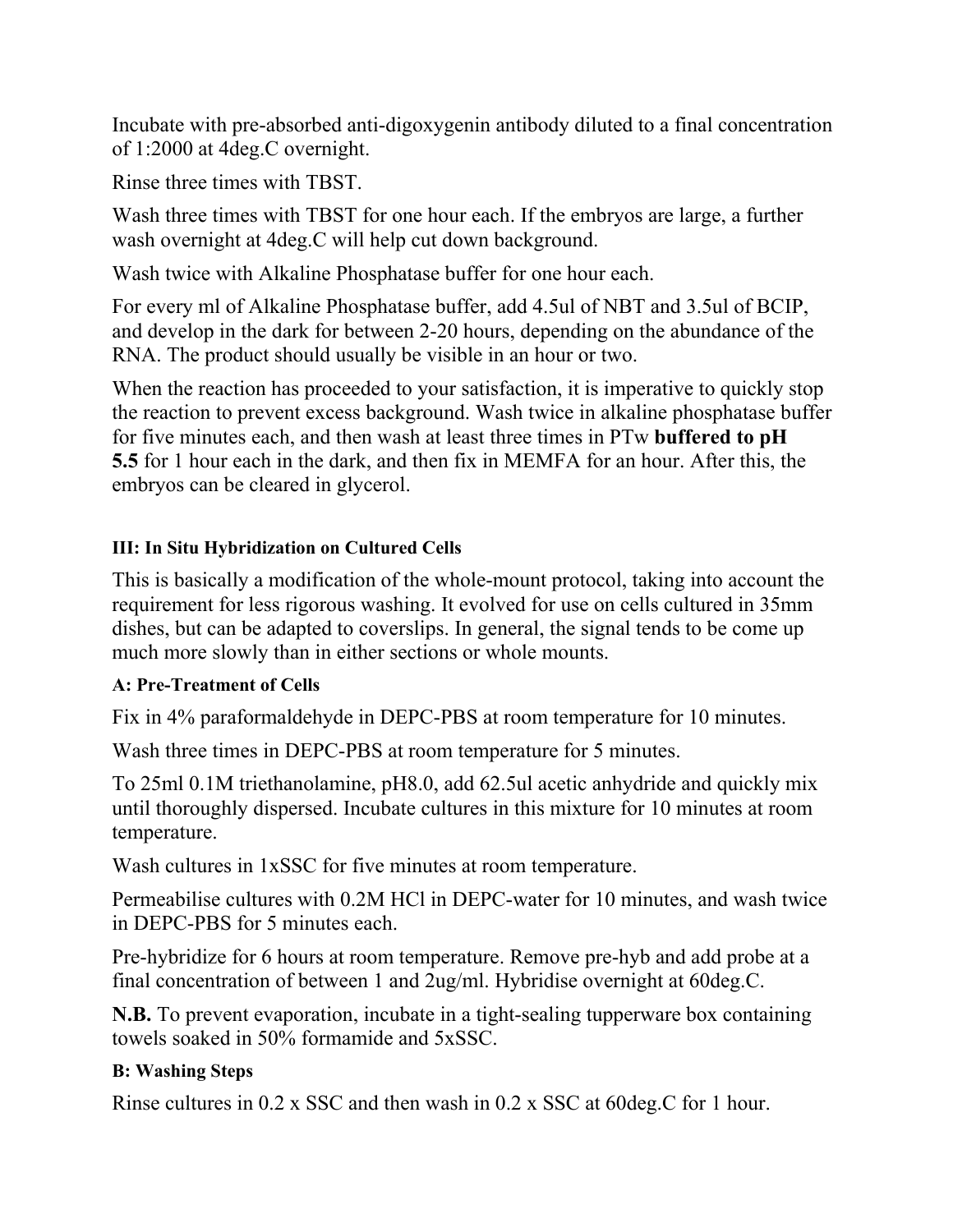Adjust cultures to room temperature in 0.2 x SSC for 5 minutes.

Block cultures in 20% sheep serum in PBT for at least one hour at room temperature.

## **C: Antibody Visualization of Digoxygenin**

Incubate cultures with anti-digoxygenin antibody (coupled to alkaline phosphatase) diluted to a final concentration of 1:1000 in 20% sheep serum in PBT at 4deg.C overnight, or for two hours at room temperature. It is not necessary to use preabsorbed antibody, although it doesn't hurt.

Rinse three times in PBT.

Wash four times with PBT at room temperature for 10 minutes each.

Wash twice in Alkaline Phosphatase buffer (first wash without levamisole, second wash with) at room temperature for 10 minutes each.

For every ml of Alkaline Phosphatase buffer, add 4.5ul of NBT and 3.5ul of BCIP, and develop in the dark for between 2-36 hours, depending on the abundance of the RNA. It may be necessary to wash the cultures and add fresh reaction mixture after 12 hours or so.

When the reaction has proceeded far enough, wash in PBT, and fix in MEMFA.

### **Appendix: Additional Techniques**

### **A: Preparation of RNAse - Free Slides**

Soak VWR slides overnight in Dichrol at room temperature in a fume hood. Wash the slides thoroughly to remove any residual Dichrol, rinse for one hour in running water, then for a further hour in running distilled water.

Dry slides at 150deg.C for 20 minutes.

Dip slides in a 2% solution of TESTA (3-aminopropyltriethoxysilane; Sigma A-3648)in dry acetone for 5 minutes.

Wash in 2 changes of acetone and three changes of DEPC-water. Dry overnight at 42deg.C and store dry. TESTA slides should be used within 6-8 weeks, as their adhesive properties tend to fade after this time.

### **B: Probe Preparation**

Cut between 20 and 40ug of maxi-prep quality plasmid DNA with a five-fold excess of an appropriate restriction enzyme for 2 hours. Check digestion on mini-gel.

Extract cut template in an equal volume of 50 : 48 : 2 phenol : chloroform : isoamyl alcohol. Spin down, transfer the upper layer to a fresh tube and extract with chloroform : isoamyl alcohol.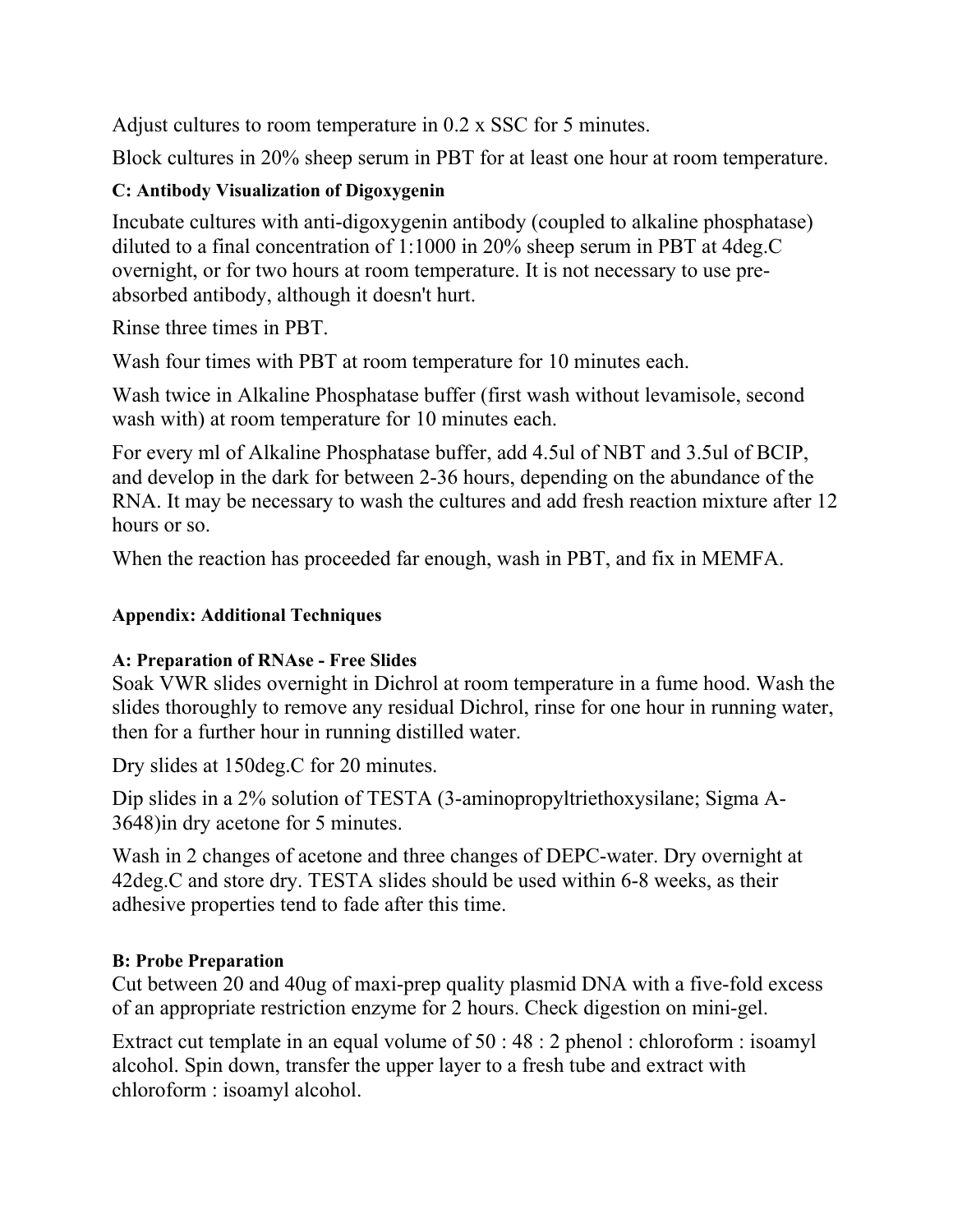Precipitate upper layer with 1/9 volume of 3M NaOAc and 2 volume ethanol at - 80deg.C. Spin down at 4deg.C for 15 minutes. Wash pellet with 70% EtOH and spin again. Resuspend pellet in 20ul of RNAse-free TE, and store at 4deg.C until required.

Set up the following reaction in 50ul total volume:

5x Stratagene synthesis buffer 10ul 1M DTT (RNAase free) 0.5ul 10mM NTPs/digoxygenin-UTP 2.5ul RNAsin 10 units RNA polymerase (T3, T7 or Sp6) 90 units DNA template 2.5ug DEPC-water to 50ul

Incubate at 37deg.C for 2 hours.

Remove 2ul for mini-gel sample. Add 20 units of RNAse-free DNAse and continue incubation for a further 10 minutes at 37deg.C. Remove a second 2ul sample and check that DNA has been degraded on a 1% TBE mini-gel.

Add 52ul of 'Stop' buffer to the reaction.

Separate unincorporated ribonucleotides on a Sephadex G50 spin column by spinning for 2 minutes on setting 5 on the Anderson Lab benchtop centrifuge. (Modify as necessary).

Transfer the purified probe to a clean tube. Add 1/9 volume of 3M NaOAc, pH4.8 and 2 volumes of ethanol. Precipitate at -80deg.C for 10 minutes. Spin down at 4deg.C for 15 minutes, wash the pellet in 95% EtOH/5% DEPC-water and spin again for 5 minutes.

Resuspend the pellet in 50ul of an RNAse-free solution of 40mM NaHCO3 / 60mM Na2CO3. Remove a 1ul sample for OD260 measurement. Incubate at 60deg.C for 35 minutes to hydrolyse the probe into small fragments (between 200-300 bp). 35 minutes works fine for a 1kb probe. For other probe sizes, use the following formula:

The amount of time, *t* , for hydrolysis in 40mM NaHCO3 / 60mM Na2CO3 at 60deg.C is given by:

(Starting length, kb) - (Desired length, kb)

-------------------------------------------------- = *t*

(0.11) (Starting length, kb) (Desired length, kb)

Precipitate hydrolysed probe again as in (8) above. Resuspend the probe in hybridisation buffer to a final concentration of 10ug/ml. **N.B. Resuspend in a small volume first, then make a final dilution.**

Store probe at -20deg.C until required. Probes should stay stable for months on end.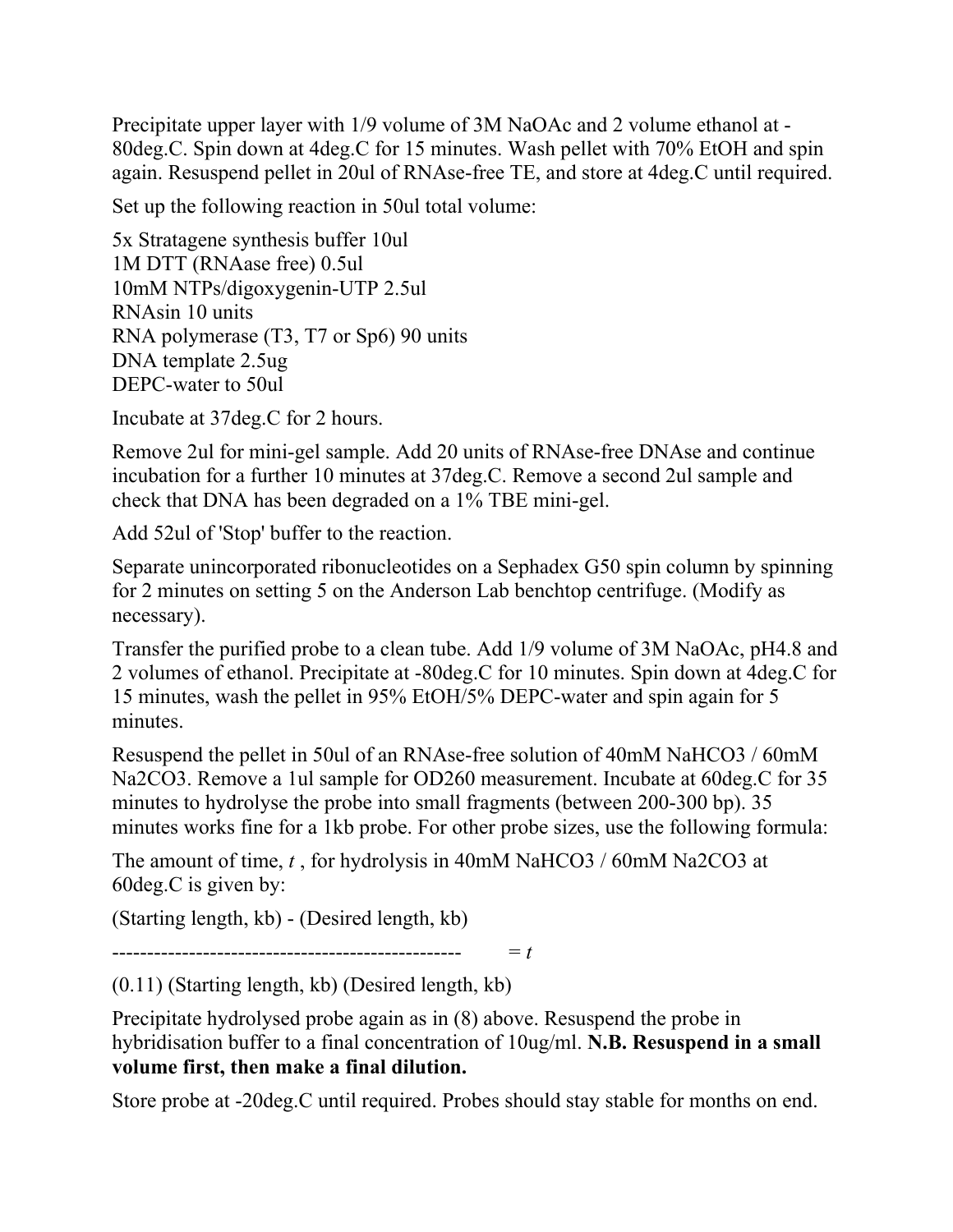#### **C: Sephadex G-50 Spin Column**

Suspend Sephadex G-50 in distilled water. DEPC-treat overnight and autoclave. Let Sephadex settle out, and replace water with RNAse-free 0.3M NaOAc pH 6.0/0.1% SDS.

Pack the base of a 3ml syringe with glass wool that has been siliconised with  $\&$ quot; Sigmacote  $\&$  quot; and autoclaved. Handle wool with autoclaved forceps.

Load 5ml of G-50 slurry onto the column and spin down. (3 minutes at setting 5 on IEC Clinical benchtop centrifuge - modify as necessary).

Remove buffer from tube and replace with a clean Eppendorf tube. Column is now ready for use.

#### **D: Pre-absorbing Anti-Digoxygenin Antibody**

Fix a series of rat/chick E12.5 - E13.5 embryos in 4% paraformaldehyde for 2 hours at room temperature. Use about 8 rat embryos for every ml of 1:200 antibody. Wash with PBS and store at -20deg.C in methanol.

Rehydrate in:

75% MeOH : 25% H2O 5 minutes at room temperature 50% MeOH : 50% H2O 25% MeOH : 75% H2O 100% PTw

Dissociate embryos with a syringe and incubate in 10% heat inactivated serum in PTw for one hour at room temperature. Spin down and discard supernatant.

To the minced embryos add an equal volume of 1:200 anti-digoxygenin antibody in PTw containing 1% serum. Incubate for three hours at room temperature on a rotary wheel.

Spin down the embryos, recover supernatant and dilute to 1:1000 with PBT containing 20% serum.

**N.B.** Use a serum species compatible with the antibodies you are using. The Boehringer anti-DIG antibodies are made in sheep.

#### **E: Pre-absorbing Anti-Digoxygenin Antibody - Embryo Powder Method**  This is an alternative to the protocol above, which may be more convenient for small batches of antibody.

Homogenise embryos of an appropriate age and species in a minimum volume of ice cold PBS.

Add 4 volumes of ice cold acetone, mix well and incubate on ice for 30 minutes.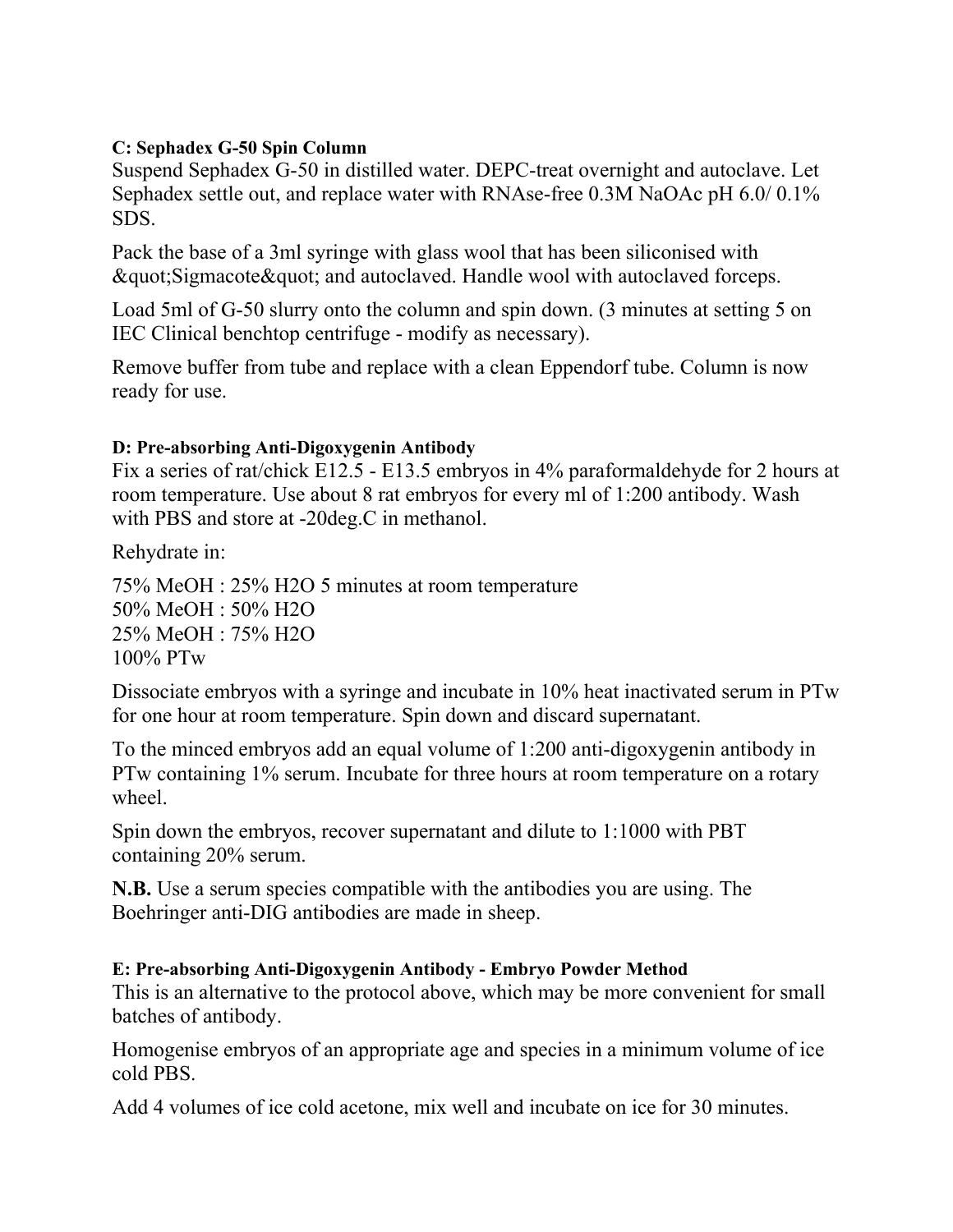Spin pellet out at 10,000g for 10 minutes, wash with ice cold acetone and spin down again.

Spread pellet out on filter paper, let it dry thoroughly and grind into a fine powder. Store at 4deg.C.

To produce 2ml of pre-absorbed antibody:

Weigh out 3mg embryo powder and mix with 0.5ml PBT.

Incubate at 70deg.C for 30 minutes. Vortex hard for 10 minutes.

Cool mixture on ice, add 5ul sheep serum and 1ul anti-digoxygenin antibody. Mix for 1 hour at 4deg.C.

Spin down hard and dilute supernatant to 2ml with PBT containing 1% sheep serum.

#### **Solutions**

#### **Stop Buffer**

1% SDS 20mM EDTA 20mM Tris pH7.5 100mM NaCl

### **PK Buffer:**

50mM Tris-HCl pH 7.5 5mM EDTA 1M Triethanolamine, pH 8.0: Add 66.5 Triethanolamine and 20ml conc. HCl to 413.5ml DEPC-water in an RNAsefree bottle.

### **PTw:**

1xPBS 0.1% TWEEN-20

## **PBT:**

1xPBS 2mg/ml BSA 0.1% Triton X-100 100x Denhardt's Solution 2% BSA (ICN 810661) 2% Polyvinylpyrrolidone (PVP-40) 2% Ficoll 400 Make a slurry in DEPC-water and dilute.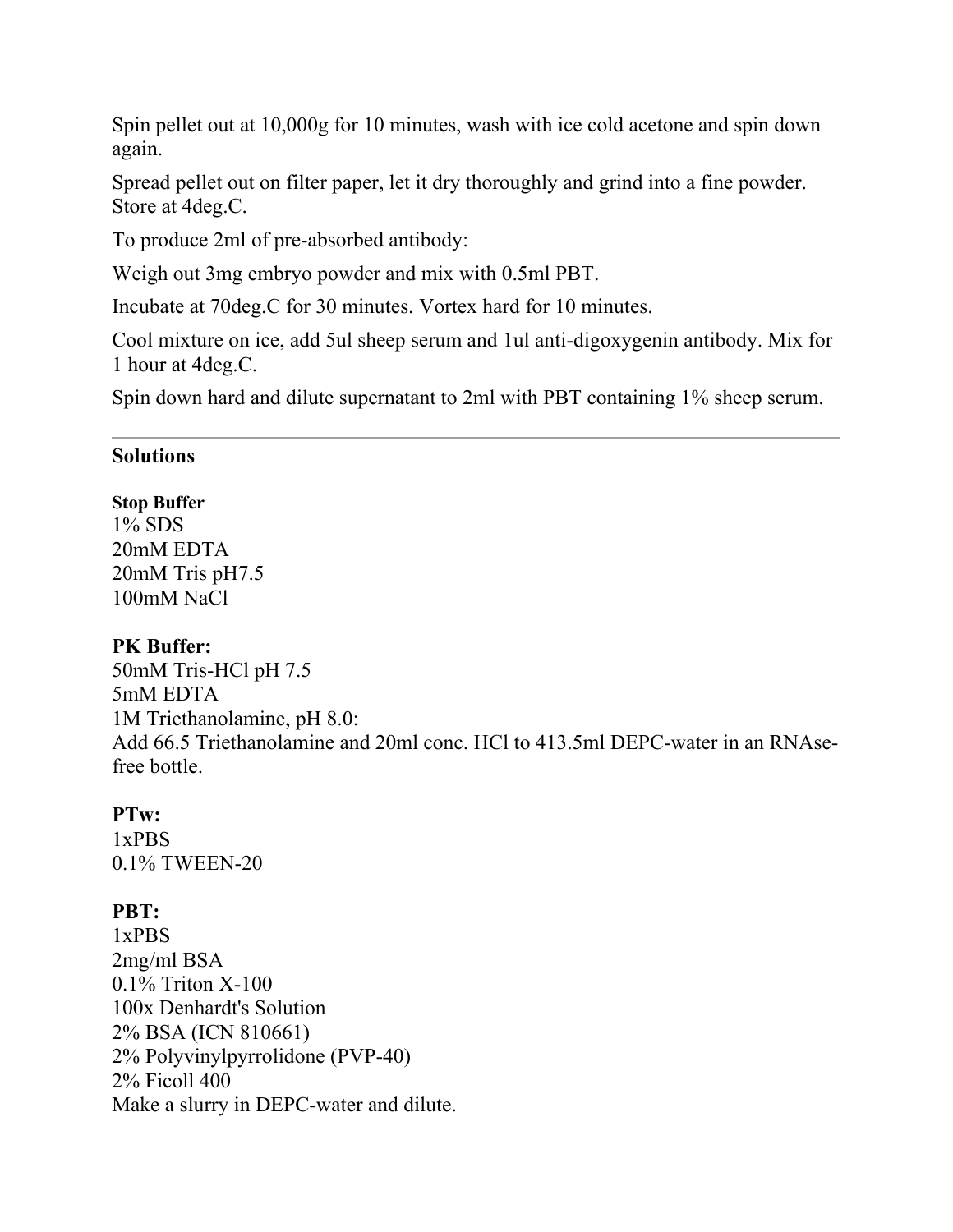#### **Hybridization Solution:**

For 100ml 50% Formamide 50ml 5x SSC 25ml 20xSSC 1mg/ml Yeast tRNA 2ml of 50mg/ml in DEPC-H2O 100ug/ml Heparin 10mg 1xDenhardt's Solution 1ml 100x 0.1% Tween 20 (Sigma P-1379) 0.1ml 0.1% CHAPS (Sigma C-3023) 0.1g 5mM EDTA 2.5ml 0.2M EDTA pH 8.0 **All components should be RNAse free**

#### **Cheaper Hybridization Solution for Whole Mounts:**

For 100ml 50% Formamide - 50ml 1.3xSSC (**pH 4.5** with citric acid) - 7.5ml 20xSSC pH4.5 50ug/ml Yeast tRNA - 250ul of 20mg/ml in DEPC-H2O 100ug/ml Heparin - 10mg 0.2% Tween 20 - 0.2ml 0.5% CHAPS (Sigma C-3023) - 0.5g 5mM EDTA - 2.5ml 0.2M EDTA pH 8.0 **All components should be RNAse free**

### **NBT:**

75 mg/ml Nitro blue tetrazolium in 70% dimethyl formamide and 30% water

### **BCIP:**

50 mg/ml 5-bromo-4-chloro-3-indoyl phosphate in 100% dimethyl formamide

## **TBS:**

500mM NaCl 20mM Tris, pH 7.5

TTBS: 500mM NaCl 20mM Tris, pH 7.5 1% Tween 20

MEMFA: 0.1M MOPS pH 7.5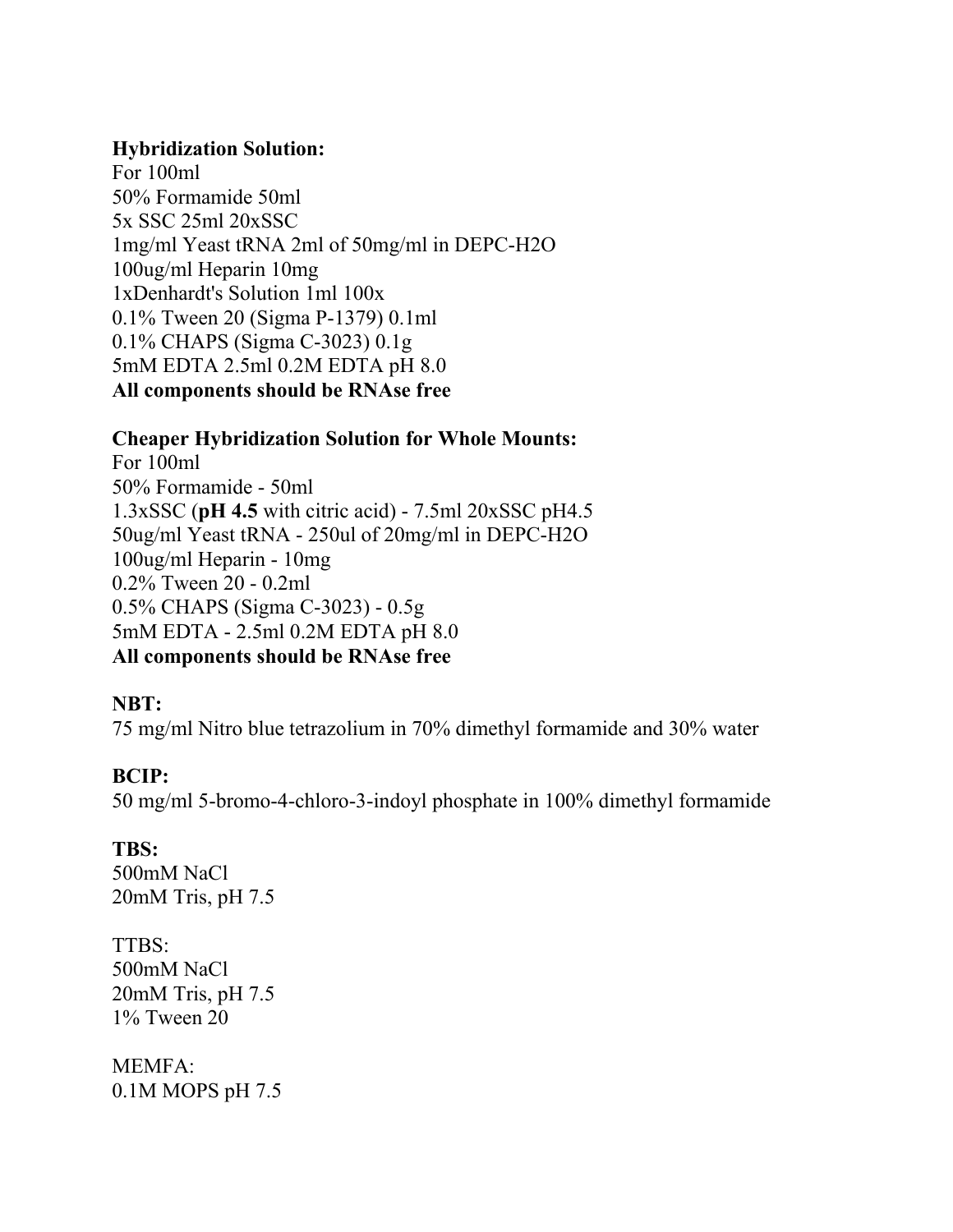2mM EGTA 1mM MgSO4

#### **3.7% Formaldehyde**

Make a 10x stock of the salts and add fresh formaldehyde each time.

#### **Alkaline Phosphatase Buffer:**

100mM Tris, pH 9.5 50mM MgCl2 100mM NaCl 0.1% TWEEN 20 5mM Levamisole - add fresh each time. N.B. This buffer should always be made up fresh each time from its components - it tends to acidify quite quickly.

#### **Reagents, Glassware and Apparatus**

- The following solutions can be made up in untreated bottles. Treat with 0.1% DEPC overnight at 37deg.C and then autoclave: EDTA, NaCl, MgCl2, NaHCO3 / Na2CO3, NaOAC

- The following solutions cannot be autoclaved. Make these up in DEPC-treated water in glass bottles that have been baked at 170deg.C for 8 hours, and whose caps have been soaked in water containing 0.1% DEPC overnight at 37deg.c and then autoclaved:

Tris, SDS, Denhardt's, any buffers with Tween, Triton or CHAPS, Hybridisation buffer

- The following solutions do not need to be RNAse free: TBS, TTBS, PBT, BCIP, NBT, MEMFA, Tris-Imidazole buffer - PTw for whole mounts and culture

### **TISSUE PREPARATION FOR IN SITU HYBRIDIZATION** Josiah N. Wilcox

Harvest tissue and rinse in PBS or saline.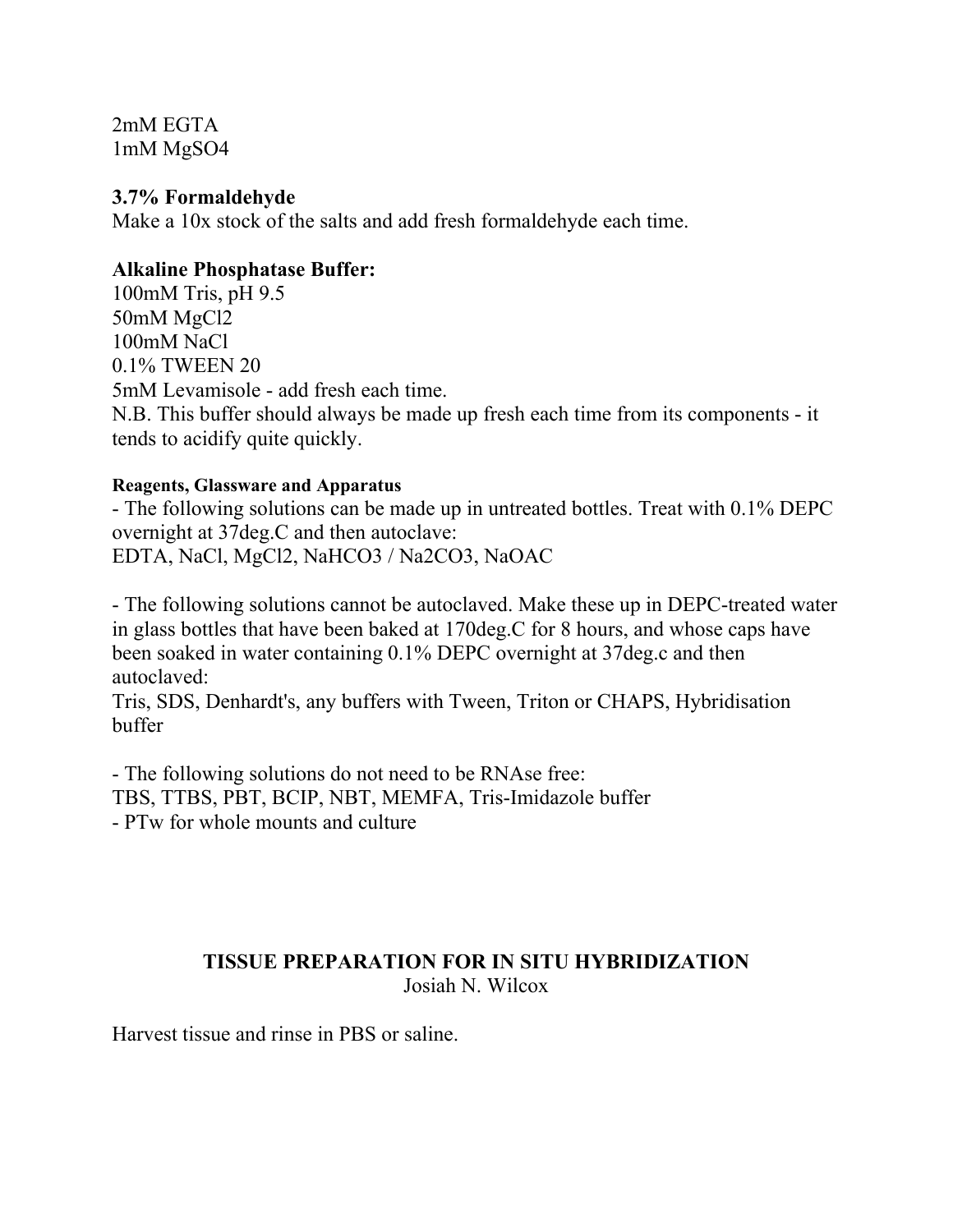Immerse tissue in 4% paraformaldehyde/0.1M sodium phosphate buffer pH7.4 (recipe follows) at 4°C for 1-3hrs. Try to avoid overnight fixation if possible as this causes problems with tissue adherence on slides during the hybridization procedure.

Immerse tissue in sterile 15% sucrose/1xPBS (recipe follows) 3 hrs. to overnight at  $4^{\circ}$ C.

Embed tissue in O.C.T. (Baxter No. M7148-4), M1 (Lipshaw) or any other convenient embedding matrix for frozen sectioning in plastic embedding molds (. Tissue should be oriented in the block appropriately for sectioning (cross-section, longitudinal etc.). Note the tissue number on the block directly for reference.

Freeze tissue block in liquid nitrogen. Place the bottom third (aproximately) of the block into the liquid nitrogen, allow to freeze until all but the center of the O.C.T. is frozen, and allow freezing to conclude on dry ice.

Store tissue blocks at -70°C in a sealed container or wrapped in foil and ship on dry ice.

It is also possible to use fresh frozen tissue for in situ hybridization if the paraformaldehyde/sucrose method is not feasible. Tissues should be rinsed in saline or PBS and frozen in O.C.T. blocks in liquid nitrogen as outlined above. Although not optimal, it is also possible to use snap frozen material tissue without an embedding matrix. The fixation, sucrose, and O.C.T. steps are used primarily to improve the tissue morphology.

It is expected that the fixation times outlined above will not result in complete fixation of large pieces of tissue. However, the additional fixation step at the beginning of the in situ hybridization procedure should ensure adequate fixation of such tissues prior to hybridization.

This protocol has been used successfully on large (up to 1 cubic cm) and small (1 cubic mm) tissue samples.

# **4% Paraformaldehyde**

Mix in a two liter flask:

200ml 0.5M NaPO4, pH 7.4

800ml depcH20

Heat to 70<sup>o</sup>C with stirring on hot plate in fume hood

Add 40g Paraformaldehyde (EM grade, Polysciences, Cat No. 0380)

Once the solution has cleared (it should take 5 minutes or less), filter with a side-arm flask, Buchner funnel and Whatman No. 2 filter paper.

Immediately pour the solution into a one liter bottle which has been packed in ice. This cools the solution quickly and prevents breakdown of the paraformaldehyde. Store at 4°C for up to two weeks.